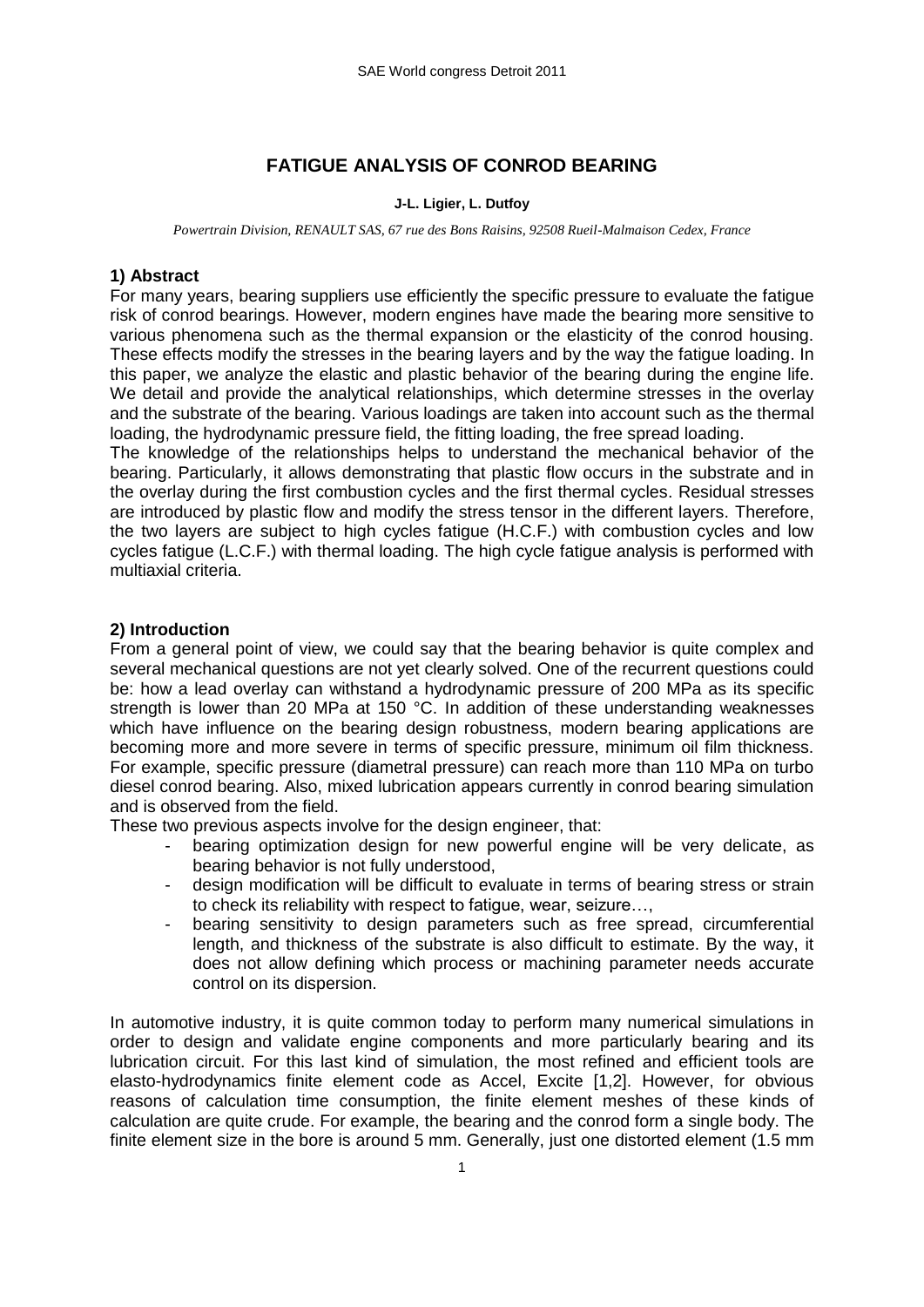thick 5 mm wide) is used to represent the bearing thickness. With linear elastic behavior of the bearing and such mesh, it is impossible to predict realistic stresses in the substrate and in the overlay of the bearing. The major and realistic result obtained from the elastohydrodynamic tool is the fluid pressure on the bearing surface. This one can be used as an input data for non-linear calculation of the conrod fitted with bearing.

Experience from the field has conducted bearing suppliers to propose different materials and structures. The most common structures are given on figure 1. One of the structures, called bimaterial bearing, on the right part of the figure, is mainly made with the steel back and the antifriction substrate. An intermediate layer (40 µm thick) does the bonding between these two parts. The second type of structure, or trimetallic bearing, is composed of three parts: the bearing back in steel (sometime in copper alloy), the substrate, and the overlay. We will consider indifferently these two kinds of structure.



Figure 1: Bearing structure

In this analysis, to differentiate the different components, we add a suffix; b, s, o, lay, h respectively steel back, substrate, overlay, layers on the steel back (substrate or overlay), housing for geometrical and material characteristics and superscript letters for stress and strain variables.

Concerning the bearing reliability, most of the bearing suppliers used the specific pressure to determine the fatigue resistance of bearing with respect to bearing material and bearing application (type and size). No simulation to estimate bearing stress is done by bearing suppliers or can be found in the literature. It does not allow to evaluate the fatigue resistance with respect to fatigue criteria as Goodman, Haigh, Sines, Dang Van criteria [3]. On figure 2, a fatigue damage example is presented and is sometimes called "fatigue pitting" [4].



Figure 2: Lead-tin-copper overlay fatigue

As one of the current targets is to perform fatigue analysis, it is necessary to detail the stress tensor in the different bearing layers. Several phenomena generate stresses in the bearing layers, substrate and overlay as for example the bearing shaping, the operating condition. A global overview of the stress origins is given on table1. In this table, several aspects are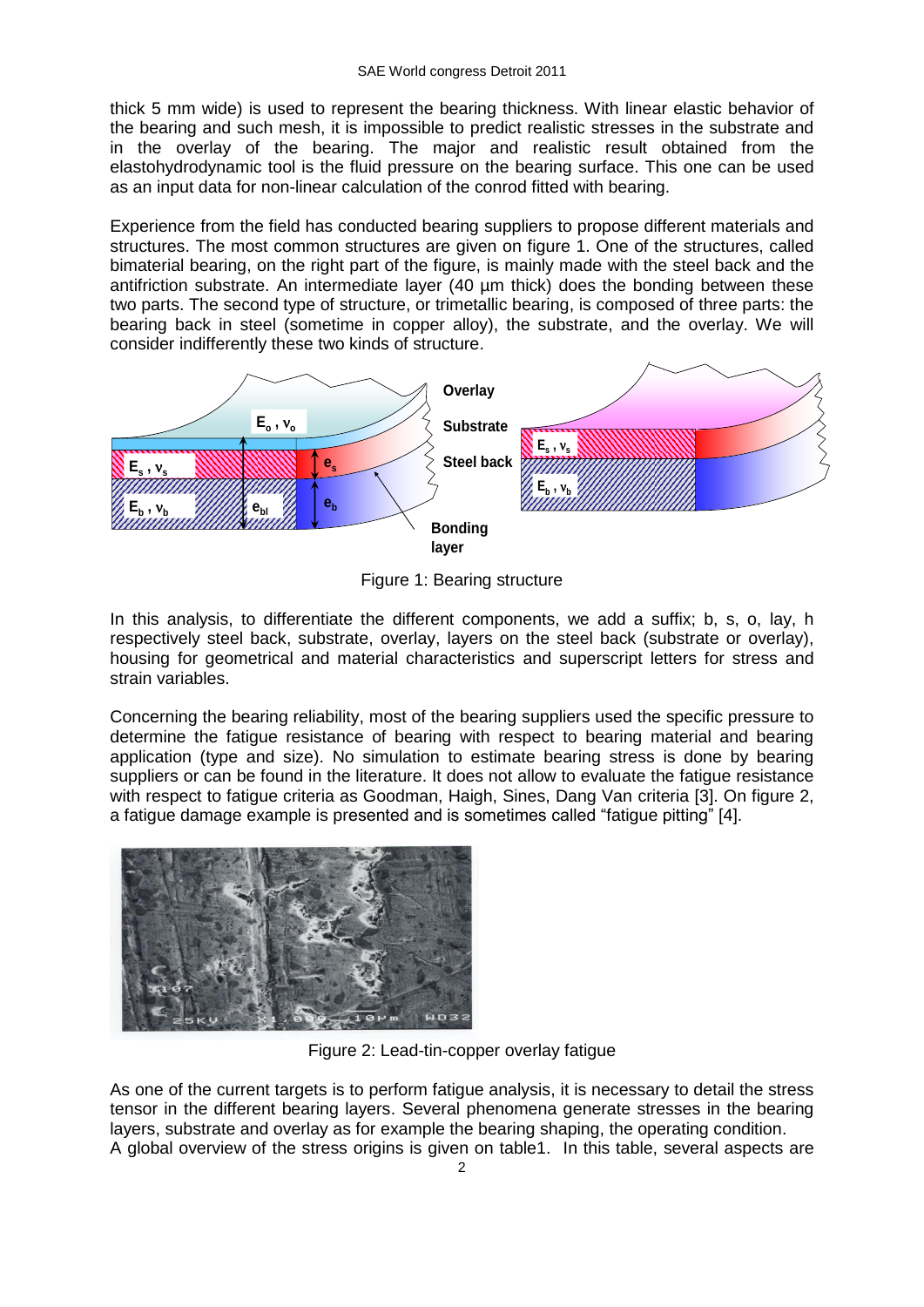considered: the nature of the loading (constant, low frequency, high frequency), the stress relaxation effect and the stress level. Stress relaxation is a delicate item related to the exposure time and the material. For overlays like lead alloy, tin alloy, sputtered aluminum alloy, we have considered that stress relaxation occurs after few hours at high temperature in the worst case  $[150 - 200 \degree C]$  [5-8]. For this range of temperature, creep is activated for all these kinds of materials. For copper alloy substrate and aluminium alloy substrate the residual stresses must be taken into account.

| <b>Stress origin</b> |                         | <b>Const</b> | Low<br>freq. | High<br>freq. | Relax | Level   | <b>Comment</b>                  |
|----------------------|-------------------------|--------------|--------------|---------------|-------|---------|---------------------------------|
| Housing              | Overall                 |              | X            |               |       | ٠       |                                 |
| deformation          | Local                   |              | X            |               |       | ۰       | Ex: Bolt hole effect            |
| Fitting              | Interference<br>fittina | X            |              |               |       | ٠       |                                 |
|                      | Free spread             | X            |              |               |       | ٠       |                                 |
|                      | Friction                | X            |              |               | X     | ۰       | Vanishing after few cycles      |
| Thermal              | Local circonf.          |              | X            |               |       | ٠       |                                 |
|                      | Overall                 |              | X            |               |       | $+ + +$ | Cold engine to warm engine      |
|                      | Radial gradient         |              | X            |               |       | ۰       | Negligible, <<1°C/mm            |
| Residual             |                         | X            |              |               | X     | ٠       | Thermal treatment or<br>shaping |
| Hydro.<br>Pressure   |                         |              |              | X             |       | $+ + +$ |                                 |

Table 1 : Bearing stress overview

These different sources of stress are going to be examined in the following chapters.

# **3) Main simplifications and hypothesis**

Before writing the various stress expressions, it is necessary to adopt several hypothesis and simplification to solve more easily this problem. Therefore, we will assume that:

- The different bearings layers are perfectly bonded and the fatigue does not initiate in the bonding interface but is due to high stress level in the layer bulk.

- The behavior of the bearing back and the layers is assumed elastic and perfectly plastic (no hardening).

- The conrod housing behaves as a "master" with respect to the bearing except when the problem can be solved easily without this simplification. This can be justified by the different thicknesses of these two components [9].

- The layer (substrate or overlay) behaves as a "slave" with respect to the steel back of the bearing which is then the "master" [9].

- Due to the small thickness of the layers with respect to the bearing back, the housing and the curvature radius, we consider at first that the stress is uniform with respect to the bearing thickness except for specific bending of the bearing. It means that no shear stress exists in the thickness. Curvature effect is also neglected.

- The hydrodynamic pressure can be approximated by a power law in x**<sup>2</sup>** with respect to the circumferential length and by a power law in z**<sup>6</sup>** with respect to the width.

- The bearing can slip locally in its housing and does not constitute a single body with the conrod housing as it is often assumed in simulation. The slippage helps a lot to simplify analytical relationship.

Due to the importance of the last two assumptions, some details are given below.

## **Hydrodynamic pressure approximation**

To analyze the fatigue of the conrod bearing device, it is necessary to estimate the internal stress in the bearing for the highest loading. The most important factors for fatigue are the pressure gradient and the maximum pressure. So, we will focus our analysis in the crown of the upper conrod bearing when the load and the temperature are maximum. A realistic pressure field is given on figure 3 [10]. This field was obtained with EHL calculation for a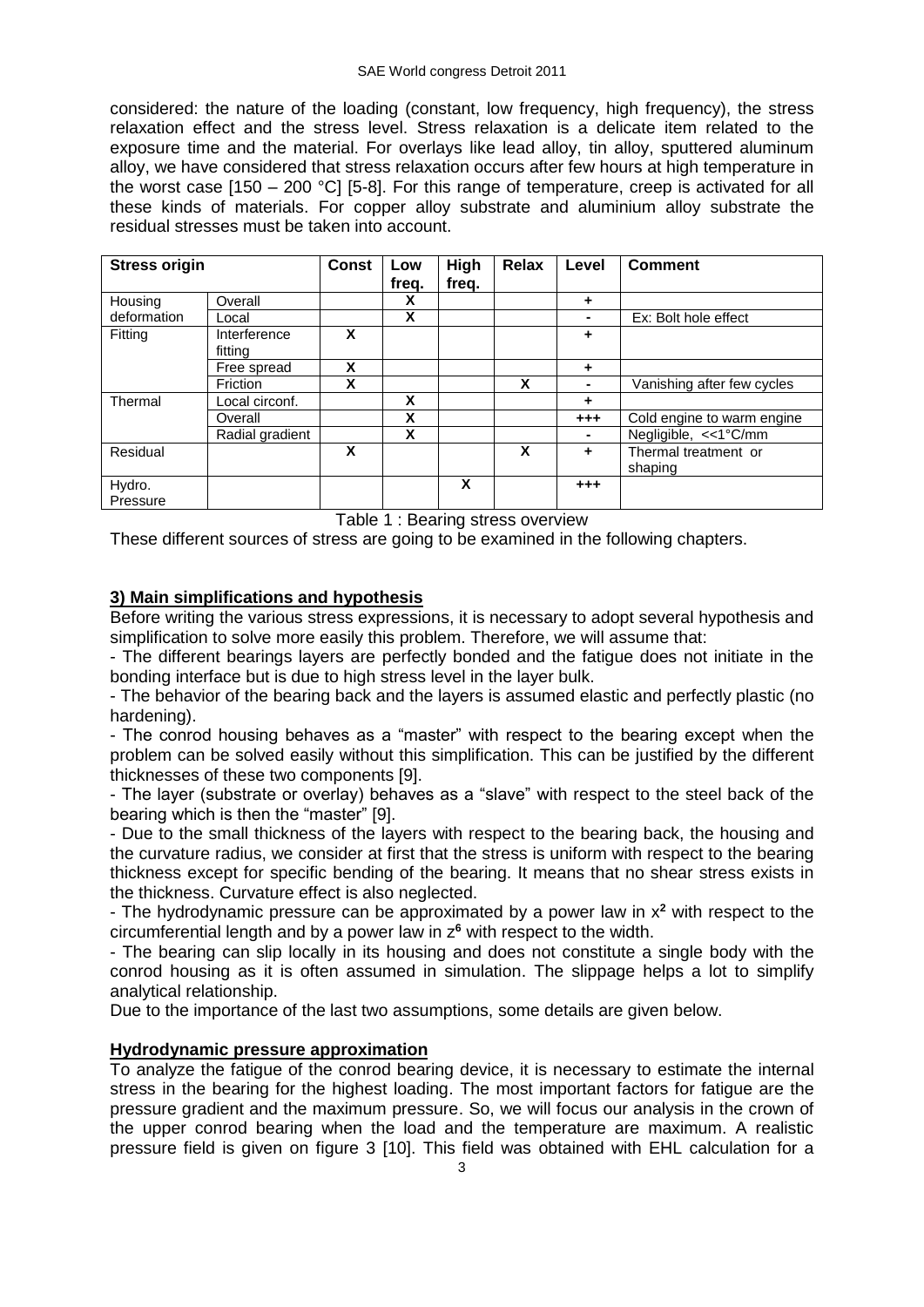

turbocharged Diesel engine. The maximum pressure is approximately 250 MPa.

For this specific area, we can approximate the pressure by the following relationship:

 $(x, z) = P_{\text{max}} \left[ 1 - \left( \frac{x}{a} \right) \right]$ I I  $\bigg)$ Ì  $\mathsf{I}$ l ſ I J  $\left(\frac{z}{z}\right)$ l  $\left(1-\right)$ l | ) I  $\mathsf{I}$ l ſ l J  $\binom{\mathbf{x}}{}$ l  $= P_{\text{max}} \left[ 1 - \right]$ 2  $\sqrt{}$   $\sqrt{6}$  $(a, z) = P_{\text{max}} \left[ 1 - \left( \frac{z}{a} \right) \right] \left[ 1 - \left( \frac{z}{b} \right) \right]$ *z a x <sup>P</sup><sup>h</sup> <sup>x</sup> <sup>z</sup> <sup>P</sup>* where Pmax is the maximum hydrodynamic pressure, b the half

width of the bearing and "a" a certain length in the circumferential direction with the conventions mentioned on figure 4. Due to elasticity of the housing, the value "a" is linked with the conrod shank size.

Under such pressure field, we can observe in the z direction, the pressure is uniform except near the bearing faces. Also, we suppose the determination of the bearing stress and the conrod stress can be considered as a plane strain elasticity problem. This is particularly suitable when we look at point located near bearing shell.

For this plane problem, we assume that the conrod body behaves like a plane (2ax2h). The height "h" represents a certain height of the conrod body. Due to the fitting condition, the bearing follows the deformation of the conrod. Then, the question is: does the bearing slip in its housing?

## **Bearing slippage**

For a bearing part subjected to hydrodynamic pressure, the bearing has two ways to behave as described on figure 5.

On figure 5, we can see that one part of the interface between the bearing and the housing is slipping whereas the other part is perfectly bonded. To determine the slipping area size we can look at the simplified model on figure 6, which represents a slice of the bearing slipping on the elastic housing. The loading is done by the previous hydrodynamic pressure field and is supposed to be uniform in the z direction.

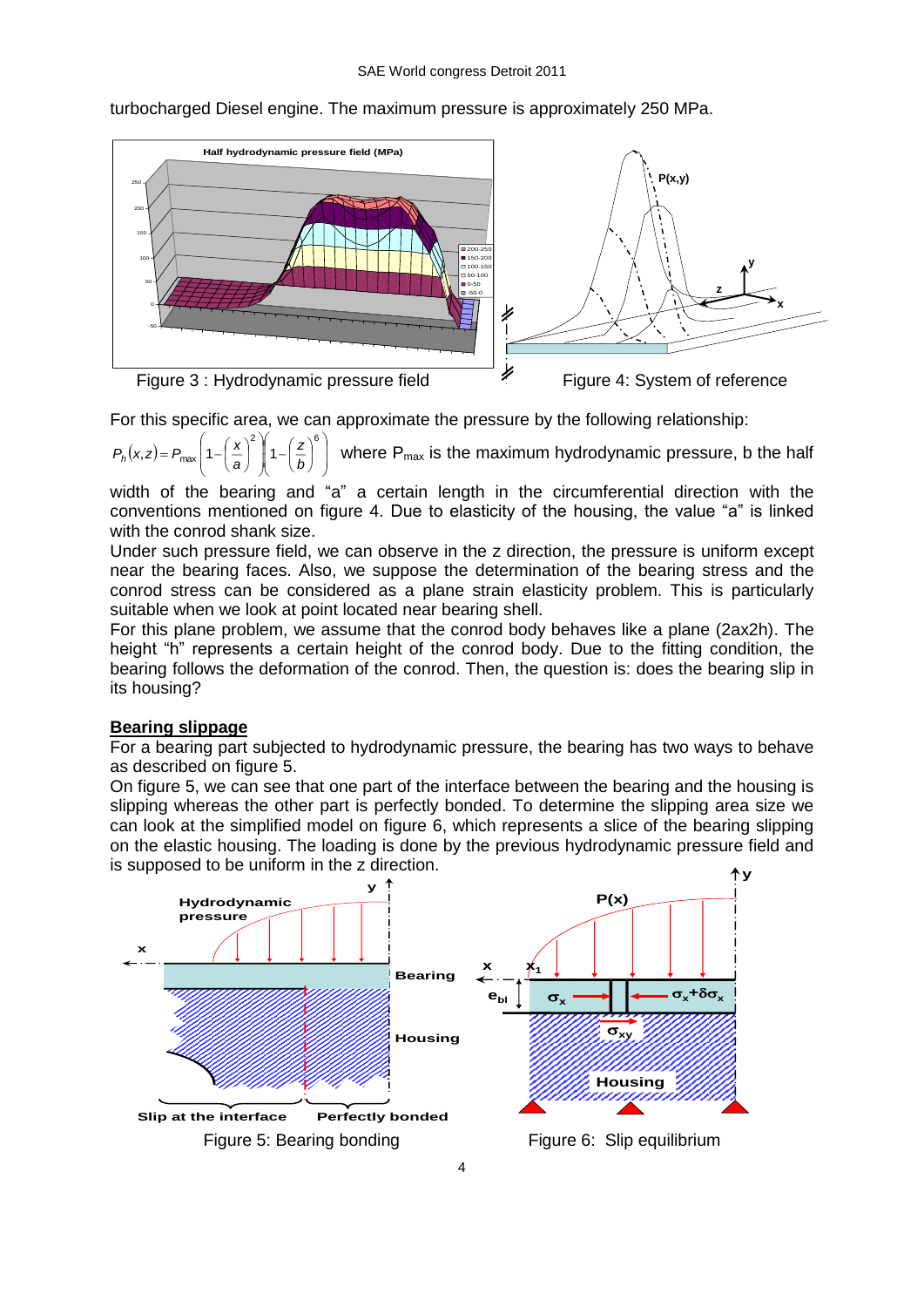The force equilibrium for a very small element (figure 5) gives with the notation of the figure, the following relationship:  $e_{bl} \frac{d\delta_{x}}{dx} = \sigma_{xy}$  $e_{bl} \frac{d\sigma_x}{dt} = \sigma_{xy}$ .

With the hypothesis the slipping obeys to Coulomb's friction law, we get, for the normal stresses :  $\sigma_x$   $\sigma_y$ , and the shear stress at the surface :  $\sigma_{xy}$ , after integration and taking into

account that  $\sigma_{\mathsf{x}}(\mathsf{a})\!=\!0$ :  $\sigma_x(x) = \frac{\varphi}{e_y} \int P(\zeta) d\zeta$ ;  $\sigma_{xy}(x) = -\varphi P_h(x,0)$ *a*  $\sigma_x(x) = \frac{\varphi}{e_b} \int_{x} P(\zeta) d\zeta$ ;  $\sigma_{xy}(x) = -\varphi P_h(x,0)$  with  $\varphi$  friction coefficient,

 $\sigma_{y}(x) = -P_{h}(x,0)$ .

In the case of a perfect bonding, the bearing can be considered as a part of the conrod. With the knowledge of the stress in the single body (conrod + bearing), the bonding, located at  $(y=h-e_{bl})$ , will be considered as perfect if the shear stress in this body at the interface between the bearing and the housing is lower than the previous shear stress  $\sigma_{\rm xy}(\mathsf{x})$ . It

means: 
$$
\sigma_{xy}(x, h - e_{bl}) \le |\varphi P_h(x, 0)|
$$

An expression of  $\sigma_w(x, h-e_{bi})$  can be obtained by the least work principle applied on the following Airy function,  $\Phi$ , [11]

$$
\Phi(x,y) = P_{\text{max}} \frac{x^2}{2} \left( 1 - \frac{1}{6} \left( \frac{x}{a} \right)^2 \right) + \left( y^2 - b^2 \right)^2 \left( x^2 - a^2 \right)^2 \left( k_1 + k_2 x^2 + k_3 y^2 \right) \quad \text{and} \quad k_i \text{ determined with } \frac{\partial V_c}{\partial k_i} = 0
$$
\n
$$
\text{and } V_c = \iint \left( (\Phi_{,xx})^2 + (\Phi_{,yy})^2 + 2(\Phi_{,xy})^2 \right) dx dy \, .
$$

With this Airy function, we have the standard relationships:  $\sigma_x = \frac{\partial^2 \Phi}{\partial x^2}$ ;  $\sigma_y = \frac{\partial^2 \Phi}{\partial y^2}$ ;  $\sigma_{xy} = -\frac{\partial^2 \Phi}{\partial x^2}$ ; 2 2 2 2  $\chi = \frac{\partial y^2}{\partial y^2}, \quad \delta y = \frac{\partial x^2}{\partial x^2}, \quad \delta xy = -\frac{\partial x \partial y}{\partial x \partial y}$  $\frac{\partial^2 \Phi}{\partial x^2}; \sigma_{xy} = -\frac{\partial^2 \Phi}{\partial x \partial y}$  $\frac{\partial^2 \Phi}{\partial y^2}; \sigma_y = \frac{\partial^2 \Phi}{\partial x^2}$  $\sigma_x = \frac{\partial^2 \Phi}{\partial x^2}; \sigma_y = \frac{\partial^2 \Phi}{\partial x^2}; \sigma_z$ 

The determination of the constants  $k_i$  do not present difficulties with software like Maple [12] but the expressions are too long to be written here. After calculation and considering the bearing thickness as a variable, we obtain figure 7, describing the shear stress difference between the internal stress and the friction shear stress. When the result is negative (below the black line), it means that there is slippage. Figure 7 shows that slippage happens for various values of x and for quite thin bearing shell. Below in the text, we will consider that the bearing slips in its housing during pressure loading.



Figure 7: Shear stress difference

### **4) Stress analysis**

As mentioned in table 1, several phenomena generate stresses in the bearing and particularly in the substrate or the overlay. Following the order of table 1, the various stress origins are:

### **Overall Housing distortion stress**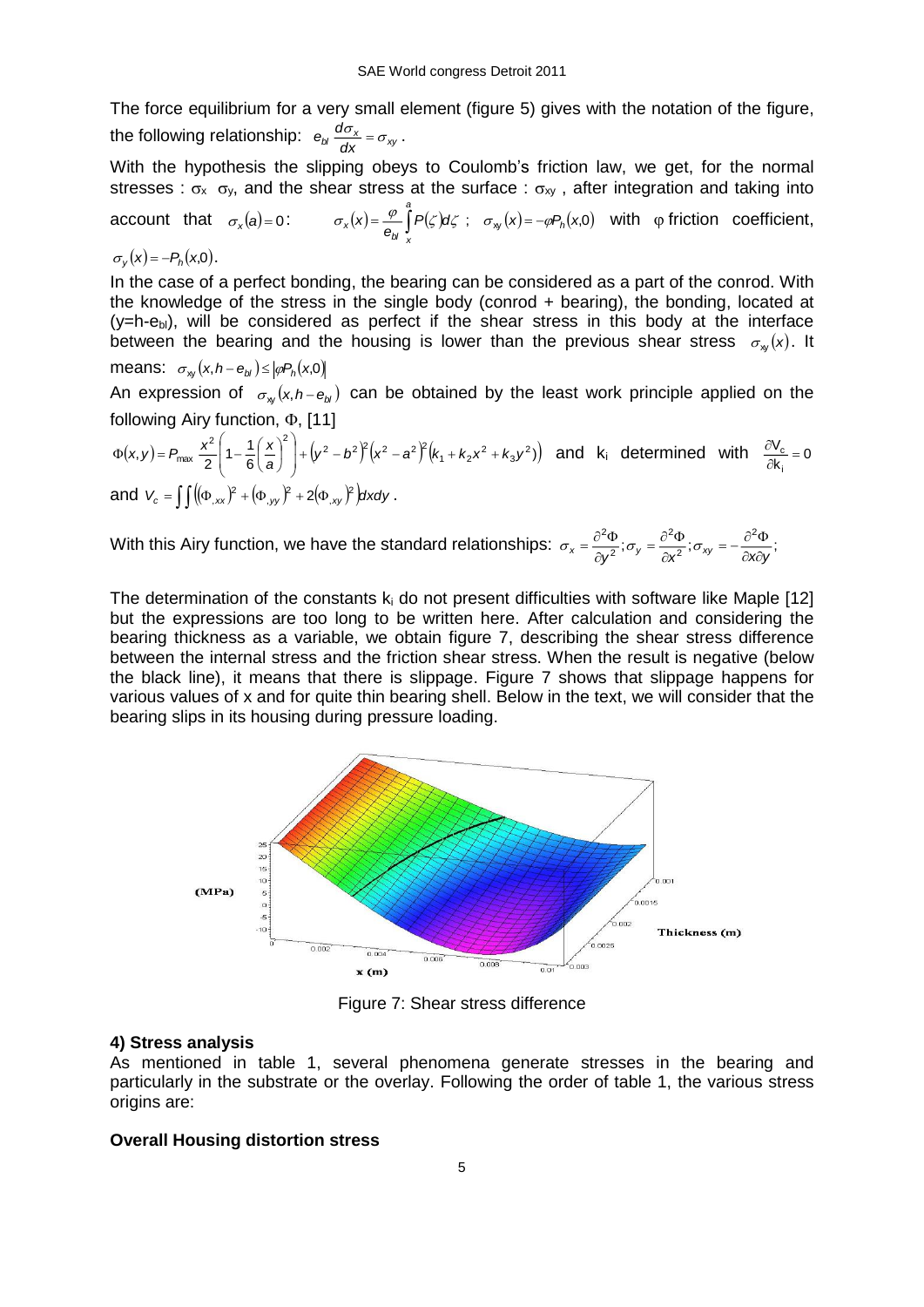The stresses in the bearing layers due to the housing distortion are analyzed when the load is applied in the conrod body direction. With Elastohydrodynamic calculation, we know that the oil film is very thin in the loaded area. It means that the bearing and the conrod are wrapped around the shaft. Due to the load direction there is no significant housing elongation and by the way, no interference fit modification.

For a bearing with a radial clearance  $C_r$ , and an inner radius  $R_i$ , we can estimate the stress in the overlay bearing. Thanks to the slippage between the bearing and the housing, the stress generated by the housing distortion is the normal stress  $\sigma_{\rm x}$ . With bending relationships, the stress tensor is:

I  $\sigma_y = \sigma_z = \sigma_{xy} = \sigma_{yz} = \sigma_{zx} =$ I ∤ ſ  $= 0 - 0 - 0 - 0 - 0 - 0 = 0 - 0$ J  $\backslash$  $\overline{\phantom{a}}$ l ſ =  $=$   $V_{ref}E_{int}$   $=$   $=$   $=$ 0 1 1  $\frac{1}{x}$  *z y nf*  $E_{\text{lay}}$   $\left( \frac{1}{R_i} - \frac{1}{R_i - C_r} \right)$  $\sigma_{\nu} = \sigma_{\tau} = \sigma_{\nu\sigma} = \sigma_{\nu\sigma} = \sigma$  $\sigma_x = y_{nt} E_{\text{lay}} \left( \frac{R_i - R_i - C_r}{R_i - C_r} \right)$  with y<sub>nf</sub> the location of the considered fiber in the layer with respect

to the neutral fiber of the global bearing. The neutral fiber location with respect to the symmetry thickness is :  $\frac{bI}{c}$  –  $\theta_s$  +  $\frac{\sigma_s L_s - \sigma_b L_b}{c}$  $\frac{\theta_{bl}}{\theta_{s}}$  –  $\theta_{s}$  +  $\frac{\theta_{s}^{2}E_{s}$  –  $\theta_{b}^{2}E_{s}$  $\frac{\sigma_{b1}}{2} - e_s + \frac{\sigma_s L_s - 1}{2e_b E_b + 1}$  $2 - 2$ 

For a quick evaluation, we can consider that for the surface  $y_{nf} = e_b/2$  with  $e_b$  the bearing thickness

*b b s s*

*e E e E*

 $^{+}$ 

#### **Local housing distortion stress**

In the crown conrod area where our analysis is focused, the local distortion is negligible. In the axial bearing direction, the housing bore distortion is smaller than 0.3 µm for the highest loaded bearing (Pressure max: 250 MPa). With common automotive conrods, no specific bore feature introduces strain or stress variation.

#### **Fitting interference stress**

To get a certain contact pressure between the bearing and the housing, the bearing has a circumferential length greater than its housing. The extra length is called  $\Delta L$  (for the two half bearings). To fit the bearing, it is necessary to apply a certain compressive circumferential stress in the bearing. This kind of stress vanishes in the overlay during the engine life. If we consider the bearing and the conrod housing as thin shells, the interference  $\Delta L$  generates the following stress tensor in the bearing layer:

$$
\begin{cases}\n\sigma_x = -\frac{\Delta L}{\pi D} E_{\text{lay}} \left( \frac{e_h E_h}{e_h E_h + e_b E_b} \right) \\
\sigma_y = \sigma_z = \sigma_{xy} = \sigma_{yz} = \sigma_{zx} = 0 \\
\text{with} \quad E_{\text{bl}} = \frac{e_{\text{lay}} E_{\text{lay}} + e_b E_b}{e_{\text{lay}} + e_b}\n\end{cases}
$$

#### **Free spread stress**

At free state, the bearing has a diameter greater than its housing. This extra diameter is called  $\Delta D$ . During the fitting process, the diameter reduction is due to force reaction at the edges of the housing. These reactions generate bending stresses in the bearing. This kind of stress is permanent in the substrate. For the overlay, the free spread stress disappears with the relaxation effect. With Strength of Material theory, we simply obtained the following relationship for the stress tensor in the overlay: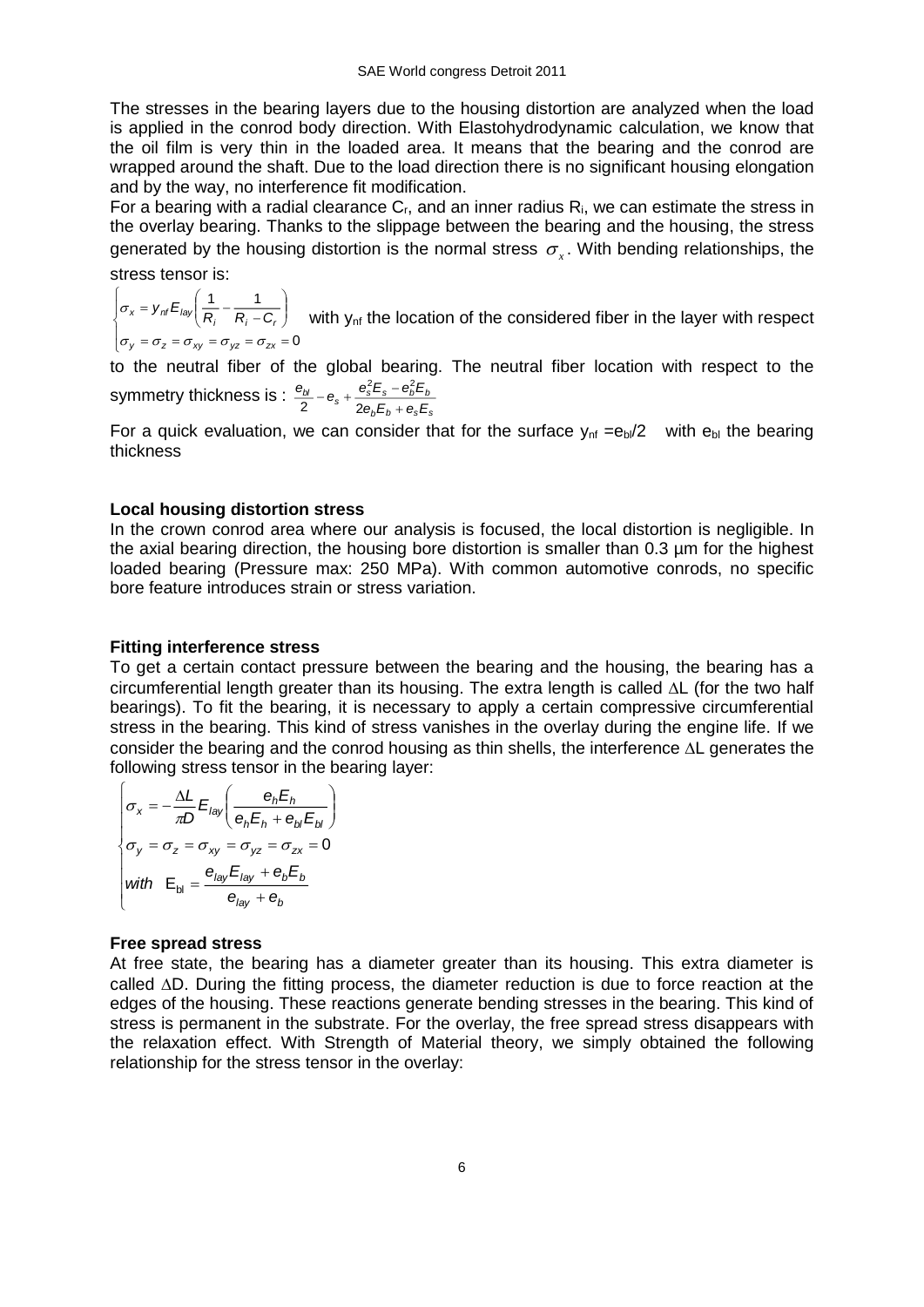$$
\begin{cases}\n\sigma_x = -\frac{8\Delta D}{\pi D^2} \frac{EI_{bend}}{I_{bend}} \cos(\theta) y_{nf} \\
\sigma_y = \sigma_z = \sigma_{xy} = \sigma_{yz} = \sigma_{zx} = 0 \\
EI_{bend} = \int_{\theta_{bl}} \frac{E(y_{nf})}{E_{bend}} y_{nf}^2 dy_{nf} \text{ et } I_{bend} = \int_{\theta_{bl}} \frac{E(y_{nf})}{E_b} y_{nf}^2 dy_{nf}
$$

In this relationship,  $\theta$  is measured from the joint face of the bearing and  $y_{\text{nf}}$  is evaluated from the neutral fiber [13]

.

#### **Friction fitting stress**

During the fitting bearing process, friction is generated at the interface between the bearing and the housing. Nevertheless, as the housing is distorted during each engine cycle, the friction stress vanishes quite rapidly. By the way, it is not necessary to consider it after few cycles.

#### **Global thermal stress**

This the most important contributor in terms of shear stress. The substrate and the overlay have, for all bearing design, higher thermal expansion than the steel back of the bearing (except for copper back). As soon as the temperature increases in the bearing from the manufacturing temperature or a certain reference temperature, T<sub>ref</sub>, up to the local operating temperature  $\bar{T}_{op}$ , compressive thermal stresses are generated. The general relationships for thermal strains in a thin layer are [14]:

$$
\begin{cases}\n\varepsilon_x = \frac{\sigma_{xx}(1-\nu)}{E} + \alpha (T_{\text{op}} - T_{\text{ref}}) ; \ \varepsilon_y = +\alpha (T_{\text{op}} - T_{\text{ref}}) \\
\varepsilon_z = \varepsilon_x ; \ \varepsilon_{xy} = \varepsilon_{yz} = \varepsilon_{zx} = 0\n\end{cases}
$$

As the substrate or the overlay, identified with the sign "lay", must have the same strain than the bearing back, it involve that for thin structure, the equations to solve are:  $\varepsilon_{\mathsf{x}}^{\phantom{\mathsf{b}}b} = \varepsilon_{\mathsf{x}}^{\phantom{\mathsf{b}b}q\mathsf{y}}$  and  $\mathsf{e}_{\mathsf{b}}\sigma_{\mathsf{x}}^{\phantom{\mathsf{b}}b} + \mathsf{e}_{\mathsf{lay}}\sigma_{\mathsf{x}}^{\phantom{\mathsf{b}b}q\mathsf{y}} = 0$ 

After calculations, we obtain that the thermal stress tensor, in the substrate or the overlay, is:

$$
\begin{cases}\n\sigma_{x}^{\text{lay}} = \sigma_{z}^{\text{lay}} = \frac{e_{\text{lay}}(\alpha_{b} - \alpha_{\text{lay}})E_{b}E_{\text{lay}}(T_{\text{op}} - T_{\text{ref}})}{e_{b}E_{b}(1 - v_{\text{lay}}) + e_{\text{lay}}E_{\text{lay}}(1 - v_{b})} \\
\sigma_{y}^{\text{lay}} = \sigma_{xy}^{\text{lay}} = \sigma_{yz}^{\text{lay}} = \sigma_{zx}^{\text{lay}} = 0\n\end{cases}
$$

If we consider that the layer has a "slave behavior" with respect to the bearing back, which becomes the "master", the previous relationships are simpler:

$$
\begin{cases}\n\sigma_{\mathsf{x}}^{\mathsf{lay}} = \sigma_{\mathsf{z}}^{\mathsf{lay}} = \frac{(\alpha_b - \alpha_{\mathsf{lay}}) E_{\mathsf{lay}} (\mathsf{T}_{\mathsf{op}} - \mathsf{T}_{\mathsf{ref}})}{(1 - \mathsf{v}_{\mathsf{lay}})} \\
\sigma_{\mathsf{y}}^{\mathsf{lay}} = \sigma_{\mathsf{x}\mathsf{y}}^{\mathsf{lay}} = \sigma_{\mathsf{y}\mathsf{z}}^{\mathsf{lay}} = \sigma_{\mathsf{zx}}^{\mathsf{lay}} = 0\n\end{cases}
$$

To illustrate the importance of this stress, we consider the following numerical application:  $T_{\text{ref}}$ =20°C;  $T_{\text{op}}$ =150°C;  $\alpha_{\text{b}}$ =1,1 10<sup>-5</sup>°C<sup>-1</sup>;  $\alpha_{\text{lay}}$ =2,2 10<sup>-5</sup>°C<sup>-1</sup>; E<sub>b</sub>=2,1 10<sup>5</sup> MPa; E<sub>lay</sub>=7 10<sup>4</sup> MPa;  $v_b=0.27$ ;  $v_{\text{lav}}=0.33$ ;

Exact formula :  $\sigma_z^{lag}$  = 149MPa Approximated formula :  $\sigma_z^{lag}$  = 140MPa

### **Local and radial thermal stress**

The temperature varies along the circumference but in the crown area, the temperature variations are not so important when there is no high direct contact between the shaft and the bearing overlay [15]. The thermal circumferential gradient is less than 1°C/mm and is not sufficient to generate new significant stress with respect to the previous thermal stress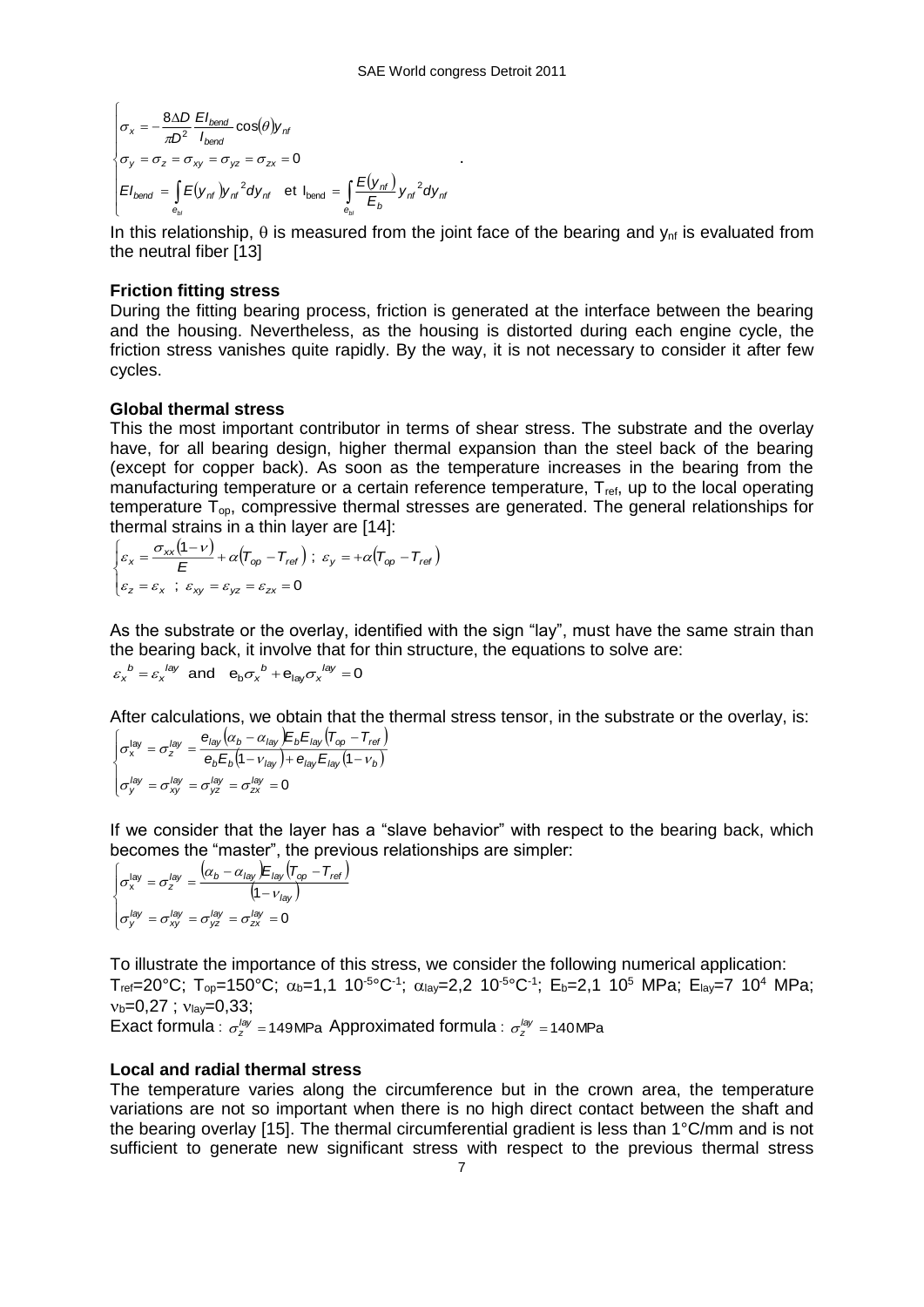estimation. For this analysis, we will neglect this aspect.

For the radial direction the gradient is very small, less than 1°C in the bearing thickness [16]. This is due to the poorness of the heat transfer between the conrod and the surrounding air. We will also neglect this aspect.

### **Residual stress**

The main part of the residual stress concerns the substrate, which is present during the bearing shaping. For automotive engine bearing, the shaping process involves plastic deformation of the bilayer metal strip, which constitutes the bearing. The maximum bending strain  $\varepsilon_{bend}$  is  $\varepsilon_{bend} \approx \frac{e_{bl}}{D}$ . With common bearing design  $\varepsilon_{bend} \equiv 4/100$  which implies a high

level of plasticity during the shaping. If the bearing materials have pure plastic behavior, the residual stress tensor in the substrate is:

$$
\begin{cases}\n\sigma_x^{\text{lay}} = \text{Re}_{\text{lay}} - y_{\text{nf}} \frac{M_{\text{pla}}}{I_{\text{bond}}} \frac{E_{\text{lay}}}{E_b} \text{ and } \\
\sigma_y^{\text{lay}} = \sigma_z^{\text{lay}} = \sigma_{xy}^{\text{lay}} = \sigma_{yz}^{\text{lay}} = \sigma_{zx}^{\text{lay}} = 0\n\end{cases}
$$
\n
$$
M_{\text{pla}} = \text{Re}_b \left( \frac{\left( \frac{e_b}{2} - \frac{e_{\text{lay}}}{2} \right)^2}{2} - \frac{e_{\text{lay}}^2}{8 \text{Re}_b^2} \right) + \text{Re}_{\text{lay}} \left( \frac{\left( \frac{e_b}{2} + \frac{e_{\text{lay}}}{2} \right)^2}{2} - \frac{\left( \frac{e_b}{2} - \frac{e_{\text{lay}}}{2} \right)^2}{2} \right)
$$

With  $\text{Re}_{b}$ ,  $\text{Re}_{\text{lav}}$ : Yield strength of the bearing back and the substrate.

#### **Hydrodynamic pressure.**

This is one of the most important stress contributors. To estimate the stress, we suppose that the bearing slips on the bearing surface. It means that the stress in the plane perpendicular to the loading direction can be supposed to be close to null. But, as the overlay and the substrate have lower Young's modulus than the body on which they are bonded the hydrostatic stress tensor is important.

The normal stress in the loading direction is:  $\sigma_y = -P_h(x, z)$  . Due to the hypothesis of a perfect bonding between the layers and the bearing support, we have to impose :

$$
\varepsilon_x^b = \varepsilon_x^{lay}; \ \varepsilon_z^b = \varepsilon_z^{lay}; \ \varepsilon_x^b = \frac{v_b}{E_b} P_h(x, z) - \frac{\varphi}{E_b e_{bl}} \int_x^a P_h(\zeta, z) d\zeta
$$
  
and 
$$
\varepsilon_z^b = \frac{v_b}{E_b} P_h(x, z) - \frac{\varphi}{E_b e_{bl}} \int_z^b P_h(x, \zeta) d\zeta.
$$

With the hypothesis the bearing back has a « master » behavior with respect to the layers, extra stresses are generated in the layers. The stress tensor in the layer becomes:

$$
\begin{cases}\n\sigma_x^{\text{lay}} = \frac{E_{\text{lay}}}{(1 - v_{\text{lay}})} \left( \frac{v_b}{E_b} - \frac{v_{\text{lay}}}{E_{\text{lay}}} \right) P_h(x, z) - \frac{E_{\text{lay}} E_b}{(1 - v_{\text{lay}}^2)} \left( \frac{\varphi}{E_b e_{bl}} \int_x^a P_h(\zeta, z) d\zeta + \frac{v_{\text{lay}} \varphi}{E_b e_{bl}} \int_z^b P_h(x, \zeta) d\zeta \right) \\
\sigma_y^{\text{lay}} = -P_h(x, z); \\
\sigma_z^{\text{lay}} = \frac{E_{\text{lay}}}{(1 - v_{\text{lay}})} \left( \frac{v_b}{E_b} - \frac{v_{\text{lay}}}{E_{\text{lay}}} \right) P_h(x, z) - \frac{E_{\text{lay}} E_b}{(1 - v_{\text{lay}}^2)} \left( \frac{v_{\text{lay}} \varphi}{E_b e_{bl}} \int_x^a P_h(\zeta, z) d\zeta + \frac{\varphi}{E_b e_{bl}} \int_z^b P_h(x, \zeta) d\zeta \right) \\
\sigma_{xy}^{\text{lay}} = \sigma_{yz}^{\text{lay}} = \sigma_{zx}^{\text{lay}} = 0\n\end{cases}
$$

### **5) Fatigue Analysis**

Thanks to chapter 4, we know each stress contribution and can proceed to the fatigue analysis taking into account the relaxation effect which makes certain stresses disappear. Table 2 gives the overview on the kind of stress we have to consider to perform a fatigue analysis.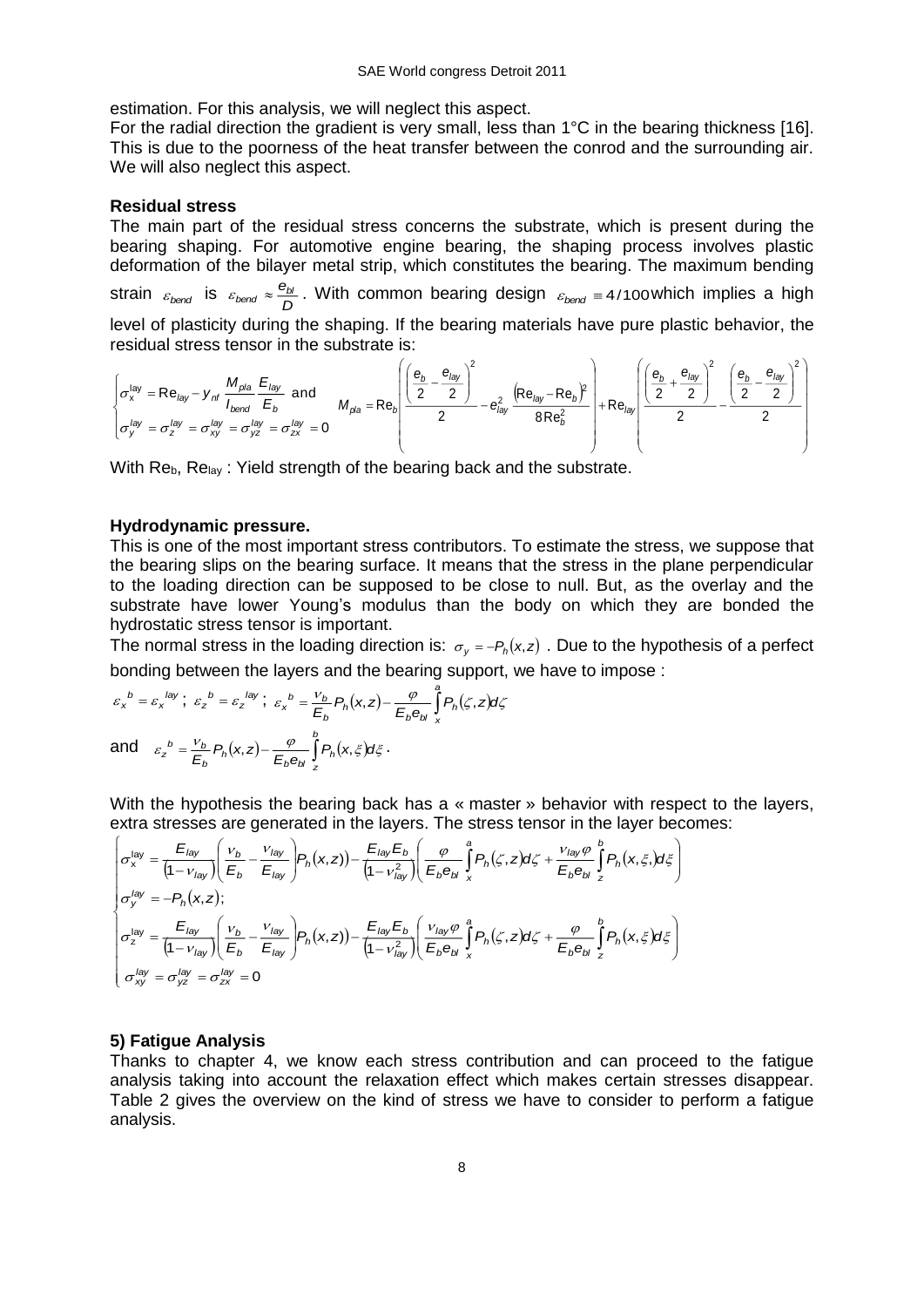| <b>Stress origin</b>       | Sit. | <b>Substrate</b> |                | Overlay        |                |                |        |
|----------------------------|------|------------------|----------------|----------------|----------------|----------------|--------|
|                            |      | Permanent        | H.C.F.         | L.C.F.         | Permanent      | H.C.F.         | L.C.F. |
| Global Housing deformation |      | $\blacksquare$   | Λ              | $\blacksquare$ | $\blacksquare$ |                |        |
| Fitting interference       | 2    |                  | $\blacksquare$ | $\blacksquare$ | $\blacksquare$ | $\blacksquare$ |        |
| Free spread                | 3    |                  | $\blacksquare$ | $\blacksquare$ | $\blacksquare$ | $\blacksquare$ |        |
| Global thermal             | 4    |                  | $\blacksquare$ | χ              | $\blacksquare$ | $\blacksquare$ |        |
| <b>Residual stress</b>     | 5    |                  |                | $\blacksquare$ | $\blacksquare$ | $\blacksquare$ |        |
| Hydrodynamic pressure      | 6    |                  |                | -              | -              |                |        |

Table 2: Stresses for the fatigue analysis

To analyze the fatigue we will use the following numerical data:

E<sub>o</sub>=1,5 10<sup>4</sup> MPa; v<sub>o</sub>=0,47;  $\alpha_{\rm o}$ =2,3 10<sup>-5</sup> °C<sup>-1</sup>; e<sub>o</sub>=0,015 mm;

E<sub>s</sub>=6,7 10<sup>4</sup> MPa; v<sub>s</sub>=0,34;  $\alpha_{\rm s}$ =2,1 10<sup>-5</sup> °C<sup>-1</sup>; e<sub>s</sub>=0,3mm;Re<sub>s</sub>=80 MPa;

 $E_b = 2,1$  10<sup>5</sup> MPa;  $v_b = 0,3$ ;  $\alpha_b = 1,1$  10<sup>-5</sup> °C<sup>-1</sup>;  $e_b = 2,2$ mm; R $e_b = 250$  MPa

 $E_h = 2.1 10^5$  MPa;  $v_h = 0.3$ ;  $e_h = 10$ mm;

 $Ri = 25$  mm;  $Cr = 25 \mu m$ ;  $\Delta D = 1$ mm;  $\Delta L = 0,1$ mm;

 $T_{op}$  =150 °C;  $T_{ref}$  = 30°C;  $P_{max}$  = 200 MPa;

After calculation we got the results of table 3:

|                  |                           | <b>Cold combustion cycles</b> |             | <b>Hot combustion cycles</b> |               |  |
|------------------|---------------------------|-------------------------------|-------------|------------------------------|---------------|--|
|                  |                           | No combustion                 | Combustion  | No combustion                | Combustion    |  |
| Overlay          | Cycle                     |                               | 1+6         |                              | $1+4+6$       |  |
|                  | Von Mises stress          |                               | 39 MPa      | 32 MPa                       | 16 MPa        |  |
|                  | <b>Hydrostatic stress</b> |                               | -173 MPa    | $-21$ MPa                    | -210 MPa      |  |
| <b>Substrate</b> | Cycle                     | $2+3+5$                       | $1+2+3+5+6$ | $2+3+4+5$                    | $1+2+3+4+5+6$ |  |
|                  | Von Mises stress          | 52 MPa                        | 85 MPa      | 136 MPa                      | 56 MPa        |  |
|                  | <b>Hydrostatic stress</b> | $-17$ MPa                     | -152 MPa    | -85 MPa                      | -219 MPa      |  |

Table 3: Stress during combustion cycles

The main result is that for the different loading situations and for substrate and overlay, the specific Von Mises stress is higher than the yield strength of each layer. It involves that plastic flows will occur for the first combustion cycles and first thermal cycle as described on figure 8. At each plastic flow occurrence, residual stresses are generated. The important aspect is that plastic flows occur under high hydrostatic compression. This compression avoids crack propagation during the first cycles.



Figure 8: Loading cycle synopsis

As it appears on figure 8, the bearing must have resistance with respect to low cycle fatigue due to thermal evolution and to high cycle fatigue due to combustion loading. However, to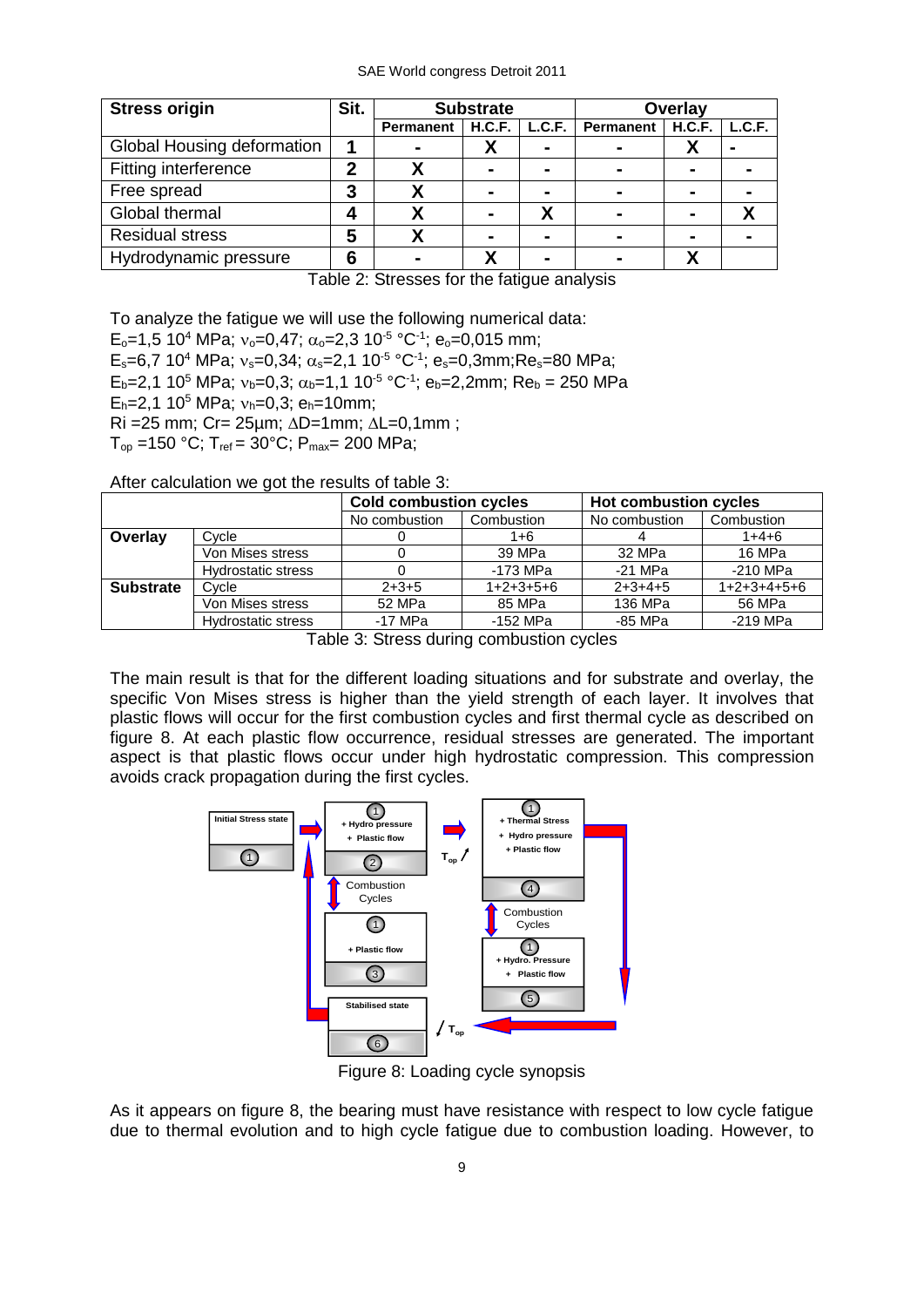estimate the fatigue resistance it is necessary to identify the residual stresses, which modify the previous results. At first, residual stress must allow the layer to operate in elastic regime during combustion cycle.

On figure 9, we plot the Von Mises stresses for the overlay for the hot combustion cycle. The stresses are evaluated with the introduction of residual stresses S1 and S3 applied on the normal stress  $\sigma_{x}$ ; $\sigma_{z}$ . As it appears on the figure, the two stress states must have a common area where the Von Mises is lower than the yield stress. This is the first condition to assure that the bearing overlay can operate correctly. By a certain way, it corresponds to the fact that bearing supplier considers specific pressure to assure the fatigue resistance. As residual stresses must minimize the deformation energy during each cycle, their location is in the center of the cone-shaped surface intersection. It is accelerated by the creep phenomena.

In the particular case of the overlay we found that S1=24 MPa and S3= 27 MPa. Taking into account these new stress values, we can perform the fatigue analysis of the overlay. Fatigue analysis is done with Dang Van criterion [3]. We consider two stress conditions with the tensor  $\overline{\overline{\sigma_1}}$  et  $\overline{\overline{\sigma_2}}$  respectively for overlay stresses with and without combustion.



Figure 9: Residual stress

In the Dang Van graph, the horizontal axis is dedicated to the hydrostatic pressure  $_{\text{trace}}\overline{(\sigma_i)/3}$ and maximum shear cission stress appears on the vertical axis. This shear stress is defined by:

2  $\tau_i = \frac{s_i' - s_i'''}{2}$  with the stress tensor "s" defined by  $\overline{s_i} = \overline{\overline{s_i}} - \overline{\overline{c}}$  and "S" the deviatoric stress tensor and "C" the center of the hypersphere.

In the overlay case, we have plotted on figure 10 lines representing the engine cycle for cold and hot conditions. As the lines start from very low value of hydrostatic pressure we have not represented these parts of the curves.

With respect to the Dang Van criteria we can see that one point is critical and is cold situation with residual stress . But this cold situation is more a spirit view as the oil temperature is very seldom so cold.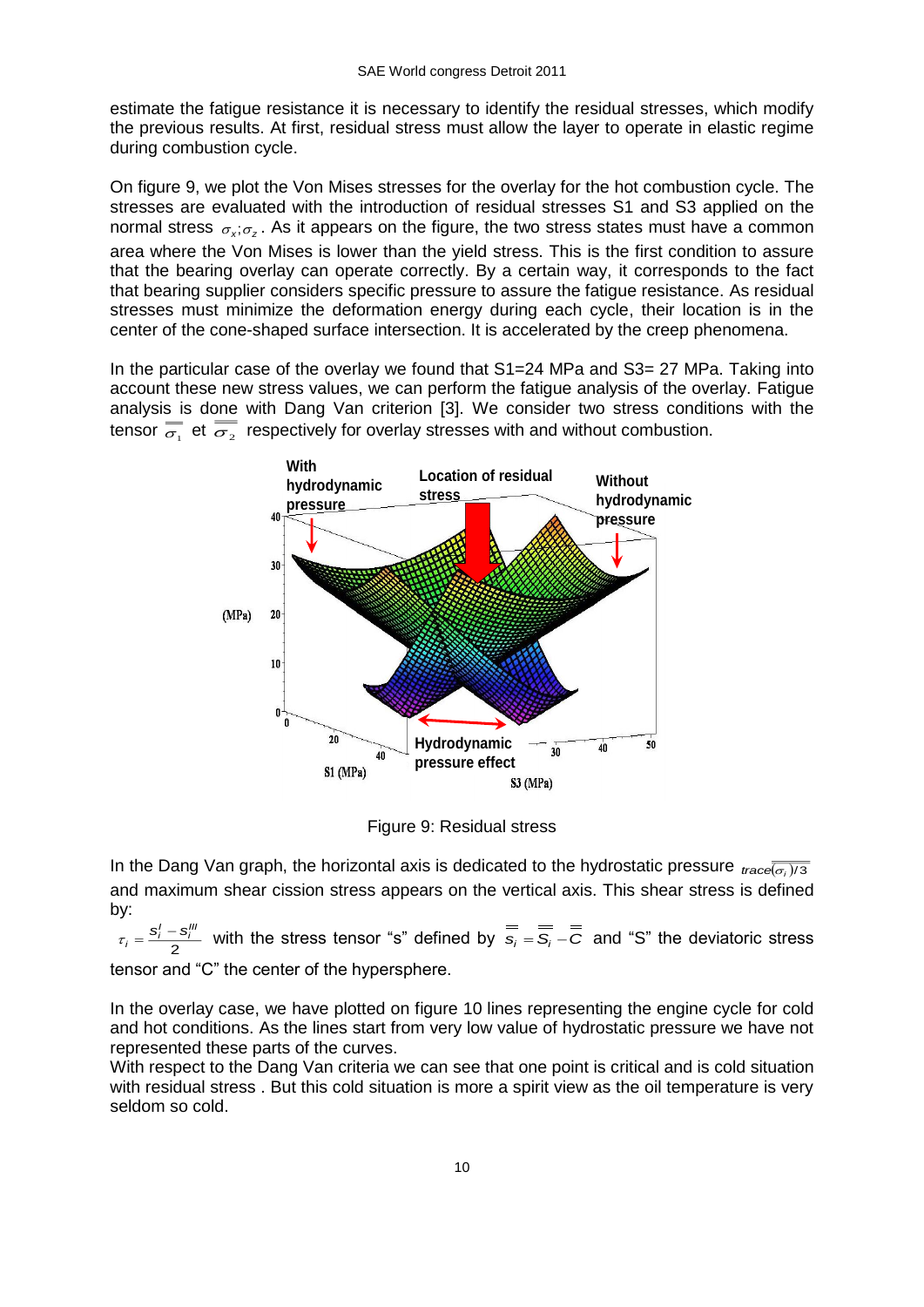

Figure 10 : Dang Van Diagram

The same analysis can be done on the substrate. For the both layers, which have quite similar behavior with respect to fatigue, sensitivity analysis provides the following results:

- The most influential parameter is the operating temperature,  $T_{op}$ , which increases the stress and reduces the yield strength. Thanks to the oil temperature limit in the engine, Top does not vary a lot.
- The second most influential parameter is the hydrodynamic pressure. This one is controlled by the conrod shank size.
- The other parameters weakly sensitive are:
	- the Young's modulus, the Poisson's ratio, the thermal expansion, the overlay thickness plays a role with respect to the yield strength like the relationship proposed by Suresh [9]: J  $\left(\frac{\text{cste}}{e_o}+1\right)$  $Re_o = Re_{bulk} \left( \frac{cste}{e_o} + 1 \right)$
- The parameters quite non sensitive are:

the substrate thickness,

under normal conditions, the shaping process, fitting loading DD whose stress disappear with plastic flow,

the radial clearance except the modification of the hydrodynamic pressure, the curvature radius.

## **6) Conclusion**

Thanks to elasticity theory and Strength of Material theory analytical relationships for internal stress in the bearing have been written. With them, it has been possible to write the stress tensor in the overlay and the substrate of the bearing in the area where the hydrodynamic pressure exists.

For highly loaded bearing, it appears that plastic flow occur in the bearing layers for each loading cycle. It involves that the bearing has to resist to two kind of fatigue : low cycle fatigue due to thermal cycle and high cycle fatigue due to combustion cycle.

The fatigue sensitivity analysis reveals the predominant factors to improve the bearing resistance are yield strength, fatigue resistance, Poisson's ratio, thermal expansion coefficient.

The limit of the diametral pressure, used by bearing suppliers, is equivalent to constrain the maximum hydrodynamic pressure to allow the bearing layer to operate in elastic regime during combustion cycles.